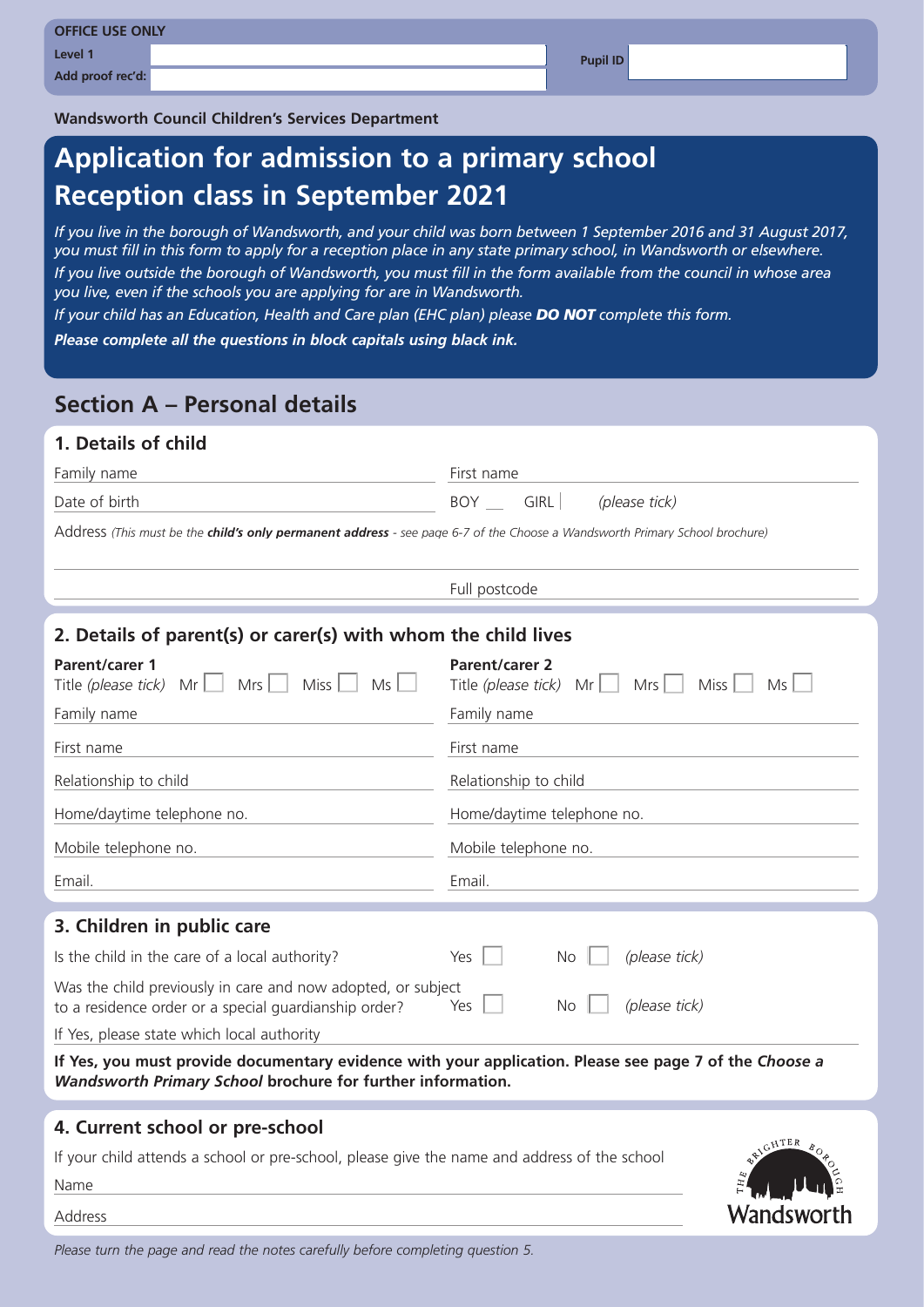# **Please read these notes carefully before completing question 5.**

- If you live in the borough of Wandsworth you must complete question 5 below to apply for a place in any state primary school.
- You can include up to six state schools in the borough of Wandsworth and/or other boroughs. Don't include private schools. You may only complete one form.
- Wandsworth will co-ordinate your application for schools in other boroughs (please see page 3 of the *Choose a Wandsworth Primary School* brochure).
- Make your choices carefully by reading the criteria that will be used to decide which children will qualify for places if there are more applications than places. See pages 28-60 of the *Choose a Wandsworth Primary School* brochure.
- Include the schools closest to your home. Distance from home to school is used by most schools to decide which children are offered places. Please refer to page 8 of the *Choose a Wandsworth Primary School* brochure for important information about distances. Please bear in mind that children in a school's nursery class do not get priority over other children for Reception places.
- When you have decided which schools to apply for you must list them in question 5 below in the order you prefer them. Please only list one school on each line.
- None of the schools will be told which other schools you have applied for or the order in which you prefer them. This information will remain confidential to Wandsworth Council's Children's Services Department but will be divulged to an Independent Appeal Panel if they request it.
- Before places are offered, the council will check whether your child can be allocated a place at more than one school. If your child can be allocated a place at more than one school, the council will offer you a place at whichever of these schools you put highest in your list in question 5. It is therefore very important that you list the schools in the right order as this cannot be changed later.

#### **IMPORTANT**

Applying for one school only will **not** improve your chances of getting a place at that school. If your application is unsuccessful, and you have not included alternative schools on the form, your child will be without the offer of a place at any preferred school when places are offered on 16 April 2021. At that stage the council will be required to make you an alternative offer at a school with spaces available if possible.

### **5. Primary school preferences**

Please read the notes above and then write the names of the state schools you are applying for in the order you prefer them including any schools outside the borough of Wandsworth. Don't include private schools.

| 1st preference        | borough/county |
|-----------------------|----------------|
| 2nd preference        | borough/county |
| 3rd preference        | borough/county |
| 4th preference        | borough/county |
| <b>5th</b> preference | borough/county |
| <b>6th</b> preference | borough/county |

### **6. Application for Voluntary Aided (faith) schools - Supplementary Information Forms (SIFs)**

If you have included a church or faith school in your list of preferences in question 5, you must also complete the school's supplementary information form to provide additional information about religious commitment. The forms for Wandsworth schools are available direct from the school or from www.wandsworth.gov.uk/admissions and must be returned to the school no later than **15 January 2021.** The forms for schools in other boroughs are available from the schools.

You must make sure you list the school as one of your preferences at question 5 above. If you **only** complete a school's supplementary information form, it will **not** be a valid application. Both forms must be received by 15 January 2021.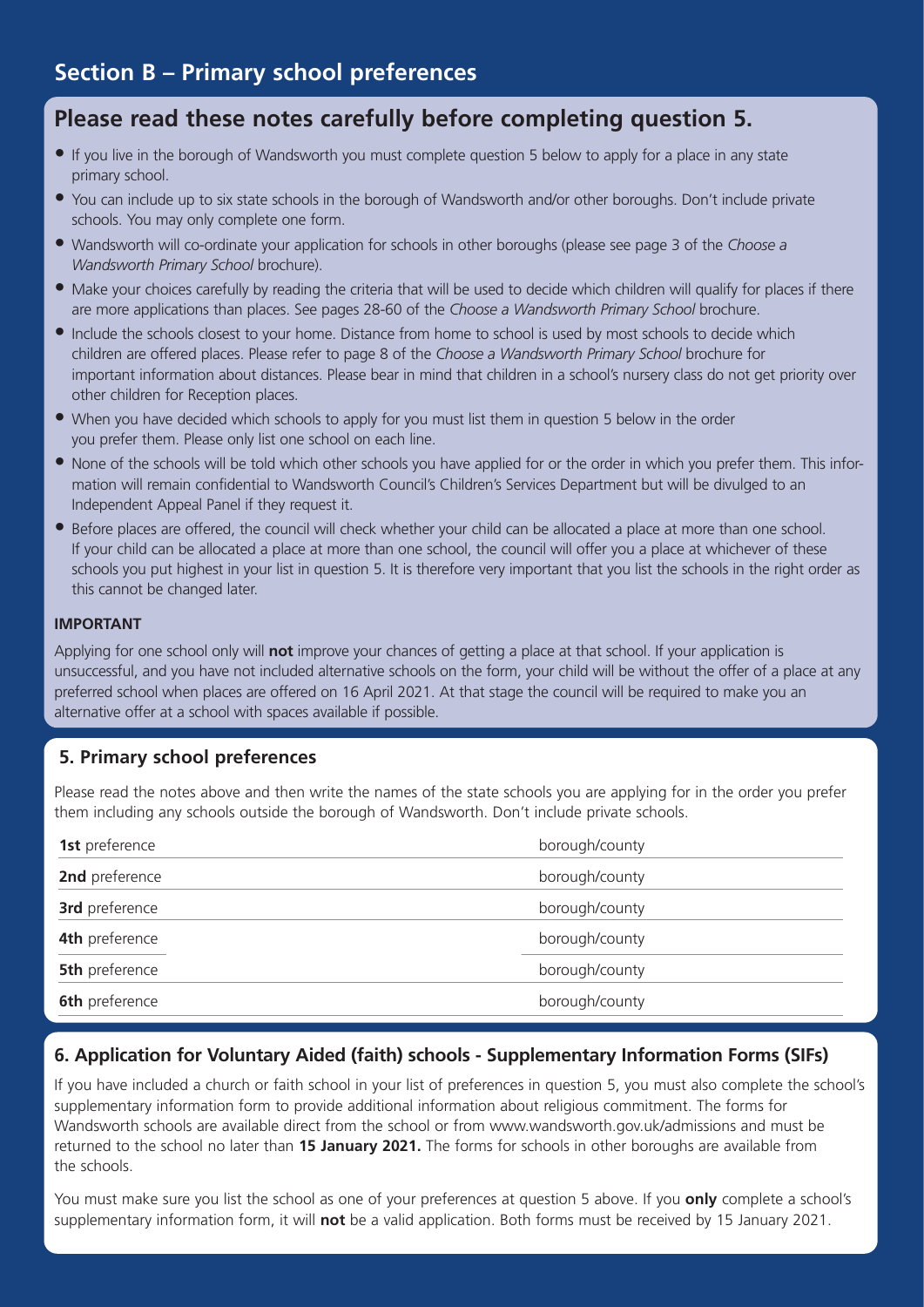# **Section C – Additional information**

#### **7. Details of siblings** (the definition of a sibling can be found on page 8 of the *Choose a Wandsworth Primary School* brochure)

If your child already has an older brother or sister attending any of the primary schools you have listed at question 5, who will still be attending in September 2021, please give details below.

| Family name   |                              |
|---------------|------------------------------|
| First name    |                              |
| Date of birth | (please tick)<br>BOY<br>GIRL |
| School        |                              |
| Family name   |                              |
| First name    |                              |
| Date of birth | BOY<br>(please tick)<br>GIRL |
| School        |                              |

### **8. Twins or children of multiple birth**

If you have twins or children of multiple birth please complete a separate form for each child and write the name of the other child in this box.

| Family name |  |  |  |
|-------------|--|--|--|
| First name  |  |  |  |
|             |  |  |  |

### **9. Reasons for preference(s) (optional)**

You **do not** need to complete this question unless you wish to give reasons for your preference for any school. If you think that there are **exceptional** medical or social reasons why your child should attend a particular school, you **must** tick the box below and you **must** provide professionally supported evidence with this application form in order for your application to be considered on these grounds.\* **(You must also specify below which school(s) you want the evidence to apply to).** Unless you provide the professional evidence before the closing date for applications (15 January 2021) your claim for priority on medical/social grounds will not be considered until after the first round of offers on 16 April 2021. Please refer to criteria and notes on page 9 of the *Choose a Wandsworth Primary School* brochure.

(\* Applicants who submit supporting evidence will not be advised whether their application is likely to be successful under this criterion prior to the offer of places on 16 April 2021.)

• You **must** tick this box if you are enclosing professional evidence I am enclosing professional evidence to be sent to (list all relevant schools):

• You **must** tick this box if you are applying for 'children of staff' priority

I am applying for priority for (state relevant school)

Please state name of the member of staff

*Please turn over and read the declaration before signing the form.*